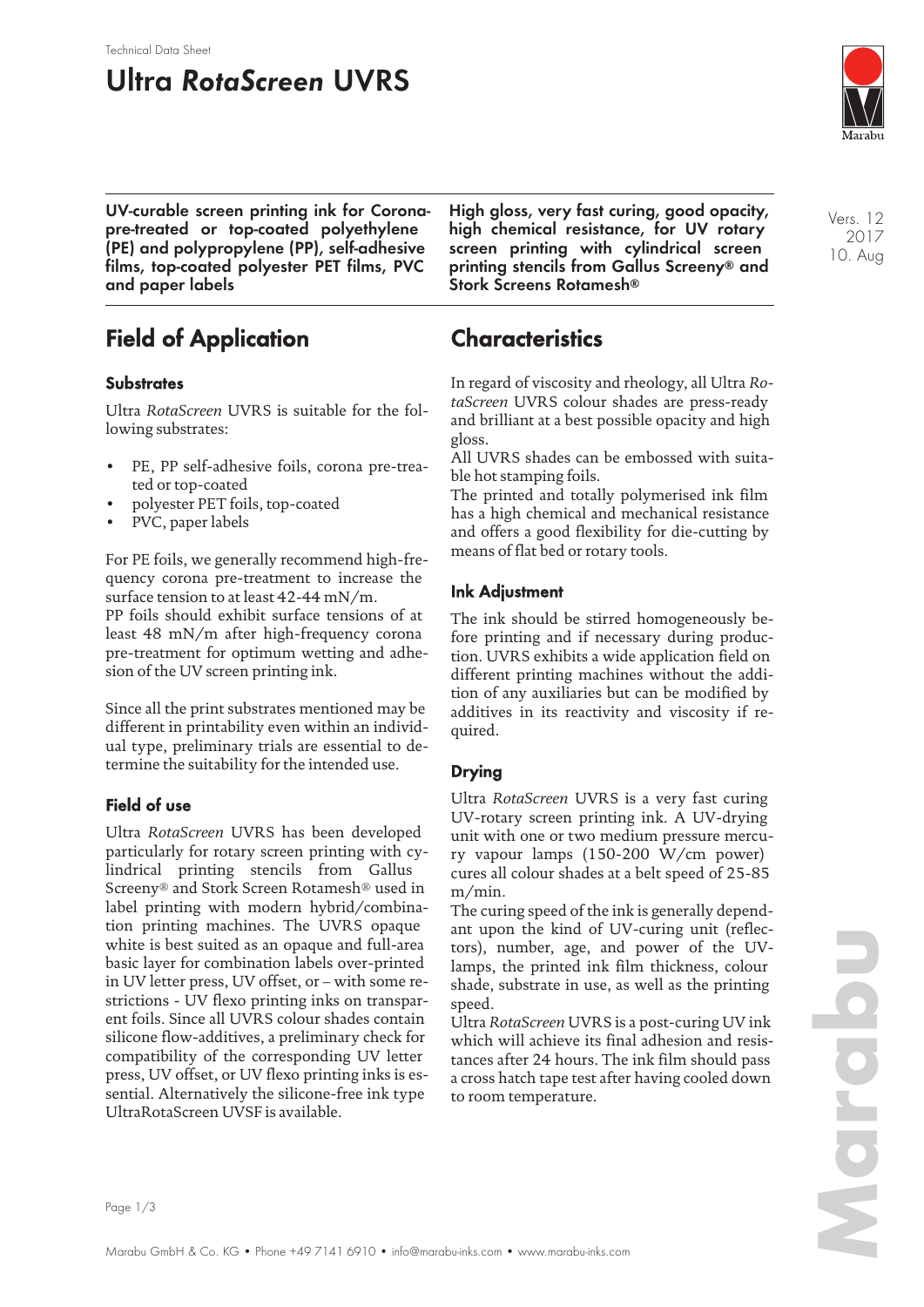# **Ultra RotaScreen UVRS**



#### **Fade resistance**

Depending on the colour shade, pigments of medium to good fade resistance are used for Ultra *RotaScreen* UVRS, so the critical yellow-red colour range has an outdoor resistance of up to 6 months.

#### **Stress resistance**

After proper and thorough drying, the ink film exhibits outstanding adhesion as well as rub, scratch, and block resistance, and is highly resistant to solvents, alcohol, finger sweat, water, and common fillers.

### **Range**

#### Basic Shades

| 922 | Light Yellow     |
|-----|------------------|
| 924 | Medium Yellow    |
| 926 | Orange           |
| 932 | Scarlet Red      |
| 934 | Carmine Red      |
| 936 | Magenta          |
| 950 | Violet           |
| 952 | Ultramarine Blue |
| 956 | Brilliant Blue   |
| 960 | Blue Green       |
| 962 | Grass Green      |
| 970 | White            |
| 980 | <b>Black</b>     |
|     |                  |

#### High Opaque Shades

| 173 | Opaque White |
|-----|--------------|
| 180 | Opaque Black |

#### Further Products

| Special Binder             |
|----------------------------|
| Overprint Varnish          |
| Overprint Varnish (Relief) |
| Milky Matt Varnish         |
|                            |

UVRS 904 cannot be recommended as a printing varnish since its transparency is not sufficient.

Overprint Varnish UVRS 910 is a highly reactive and transparent overprint varnish with a high gloss. UVRS 910 has non-yellowing features and is, therefore, best suited as a bronze binder, especially for silver shades.

UVRS 912 Relief Varnish is highly reactive, transparent, and flexible, suited especially for relief printing with a suitable stencil. For a

more flexible adjustment of the varnish, UVV 6 thinner can be added.

UVRS 913 Varnish is a milky-matt coating for an attractive no-label look on high quality cosmetic and wine bottles. UVRS 913 is very resistant, and in order to create coloured effects, it may also be mixed with UVRS basic shades. For braille applications, we recommend UVLB 1 (see separate Technical Data Sheet).

All shades are intermixable. Mixing with other ink types or auxiliaries must be avoided in order to maintain the special characteristics of this ink.

All basic shades are included in our Marabu-ColorFormulator (MCF). They build the basis for the calculation of individual colour matching formulas, as well as for shades of the common colour reference systems HKS®, PAN-TONE®, and RAL®. All formulas are stored in the Marabu-ColorManager software.

We do not recommend this ink for toys due to the foreseeable contact with the mouth since the possible presence of residual monomers and decomposition products of the photo-initiators cannot be excluded even when sufficiently cured.

### **Metallics**

#### Metallic Pastes

| S <sub>191</sub> | Silver                    |
|------------------|---------------------------|
| S <sub>192</sub> | Rich Pale Gold            |
| S <sub>193</sub> | Rich Gold                 |
| S-UV 191         | Silver                    |
| S-UV 192         | Rich Pale Gold            |
| S-UV 193         | Rich Gold                 |
| S-UV 291         | High Gloss Silver         |
| S-UV 293         | High Gloss Rich Gold      |
| S-UV 296         | High Gloss Silver         |
| S-UV 297         | High Gloss Rich Pale Gold |
| S-UV 298         | High Gloss Pale Gold      |

These Metallics are added to UVRS 904 or UVRS 910 in the recommended amount, whereas the addition may be individually adjusted to the respective application. We recommend preparing a mixture which can be processed within a maximum of 8 h since metallic